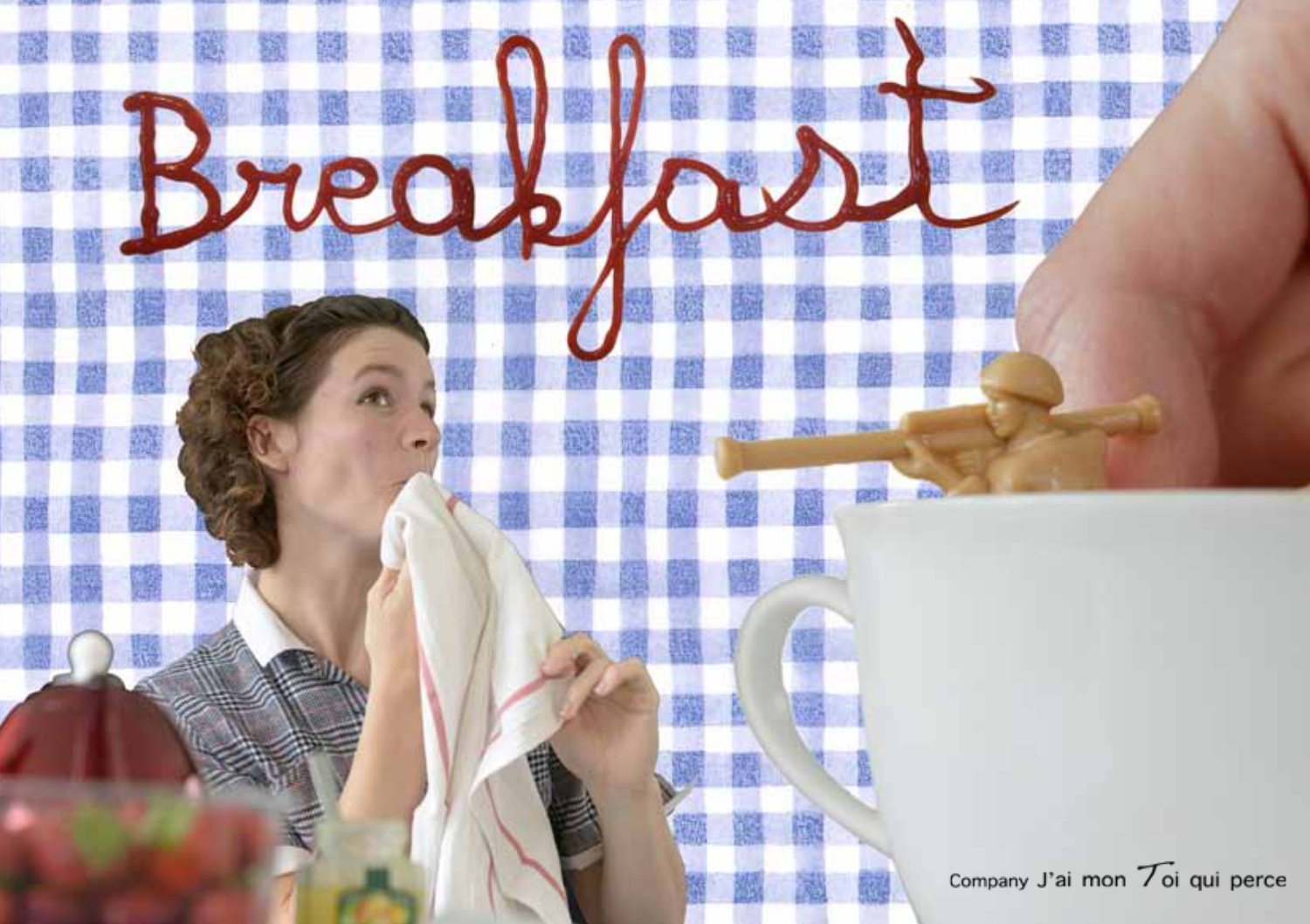## Company J'ai mon Toi qui perce

Created by Twiggy and Babou

Our creations delve on society issues that move us, that bother us, that bite us, that cross our live paths, our stories, our solitudes… all the way to the absurdity of war.

Our main field of expression is the theater of objects, a technique with multiple facets that offers a variety of paths to explore. We strive to achieve a questioning and bring emotion to the largest number of people. For this purpose, our performances pursue a non-verbal universal form of expression.

Since the creation of the company in 2011, we have been proud to give birth to two performances:

> December 2012 – **Dedans c'est pas dehors** (Inside Is Not Outside) A performance of theater and shoes

> > December 2013 – **Breakfast**  Object of the present brief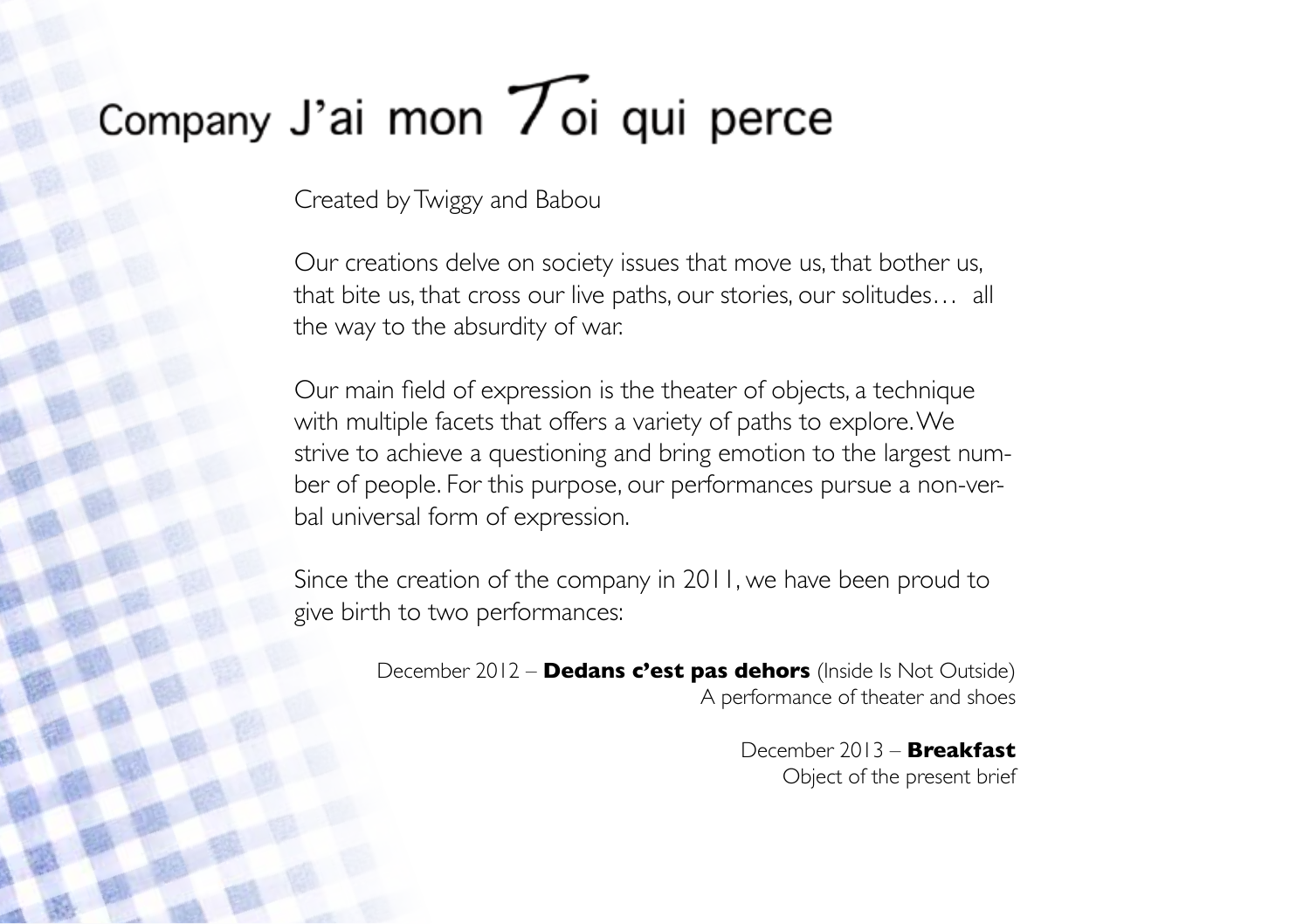

Lisbeth sits down for breakfast. She is playful and gourmet, and the tea and toast make her mouth water. But today her hands have decided to settle their accounts: they engage in armed conflict.

Lisbeth finds herself imprisoned in the midst of the war her hands are fighting. But is the issue here not rather THE war, in all its might and horror? What to do in case of conflict? Subject or actor?

Lisbeth will attempt to live and survive this tsunami, so close and yet so far from her.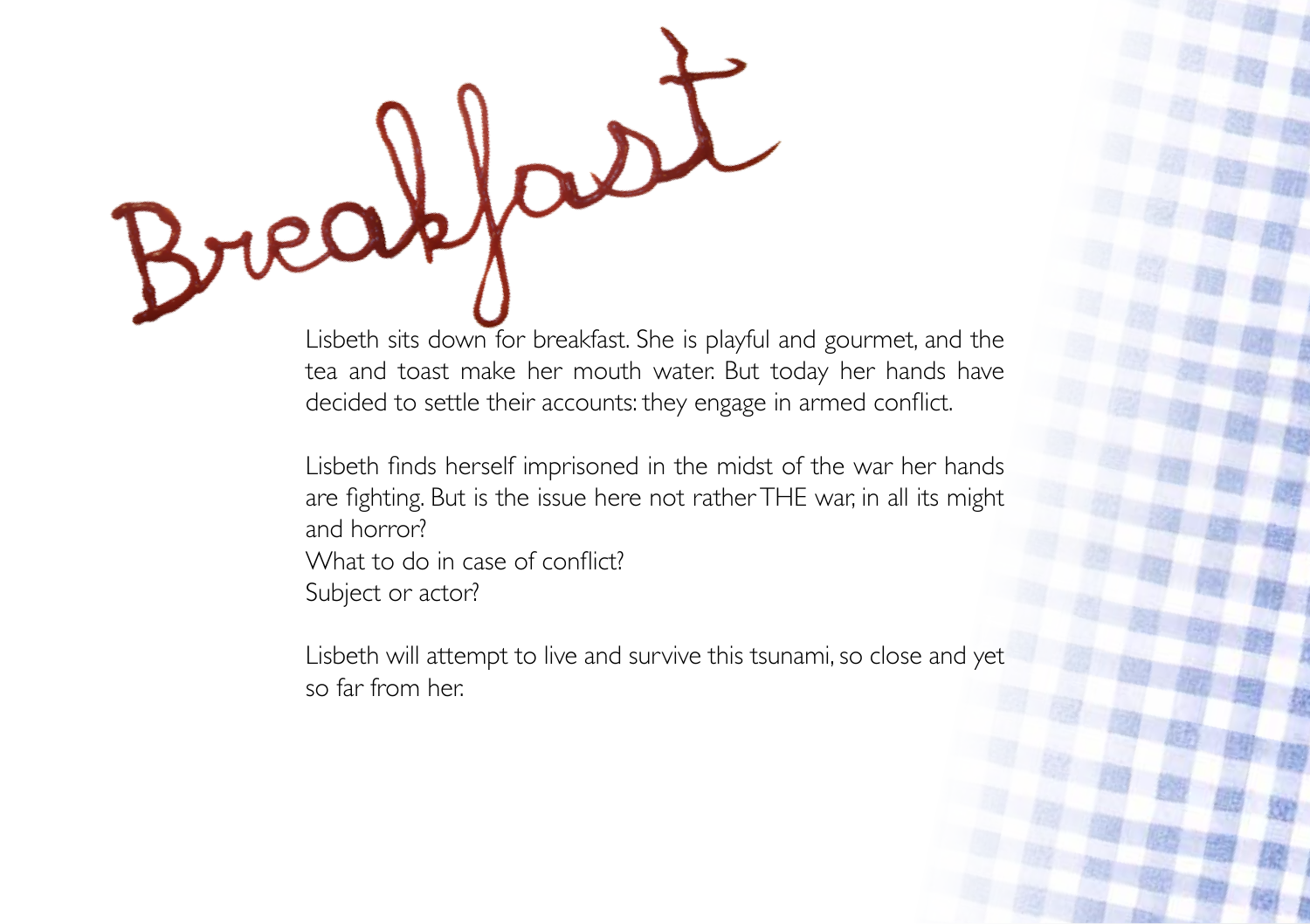

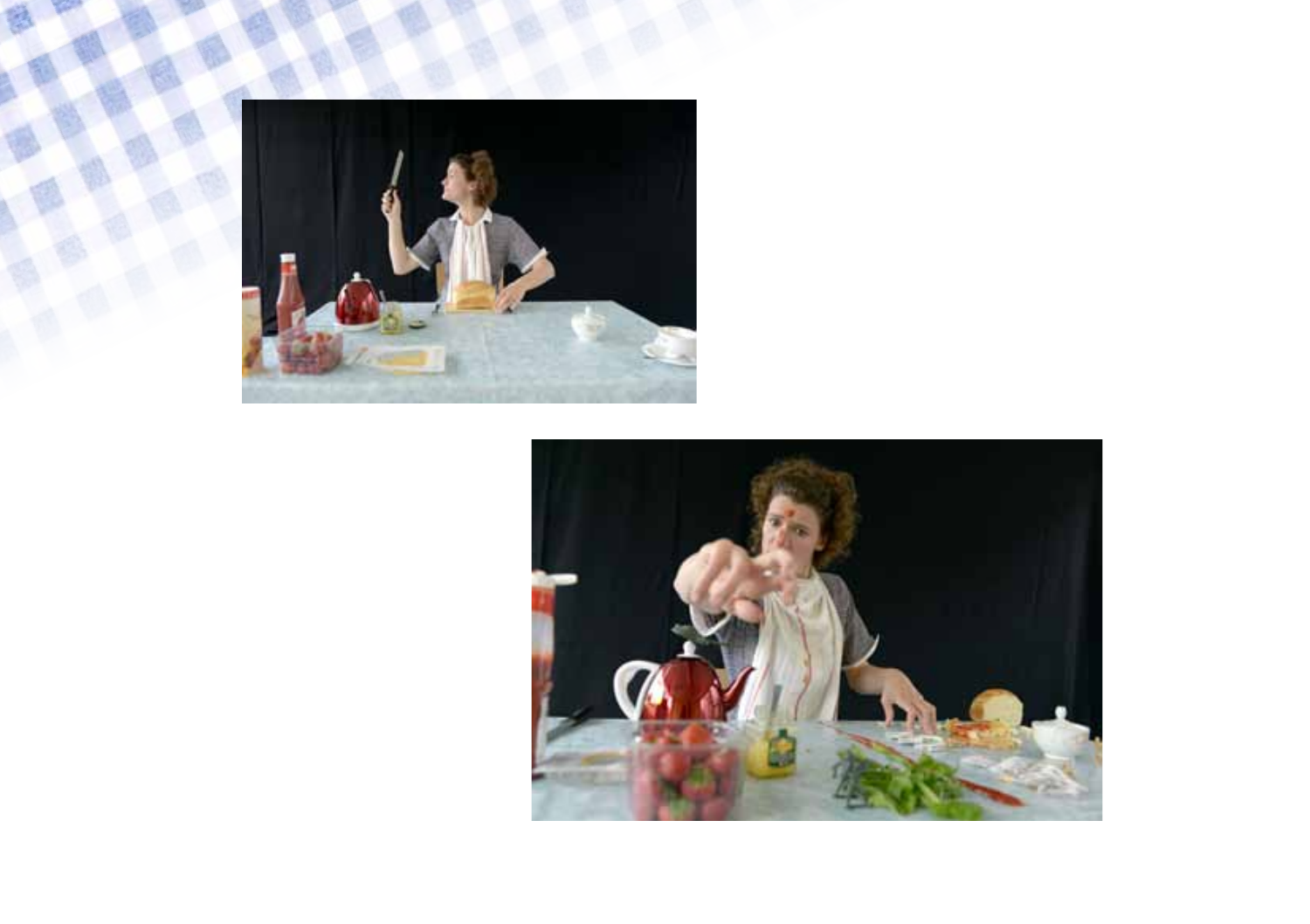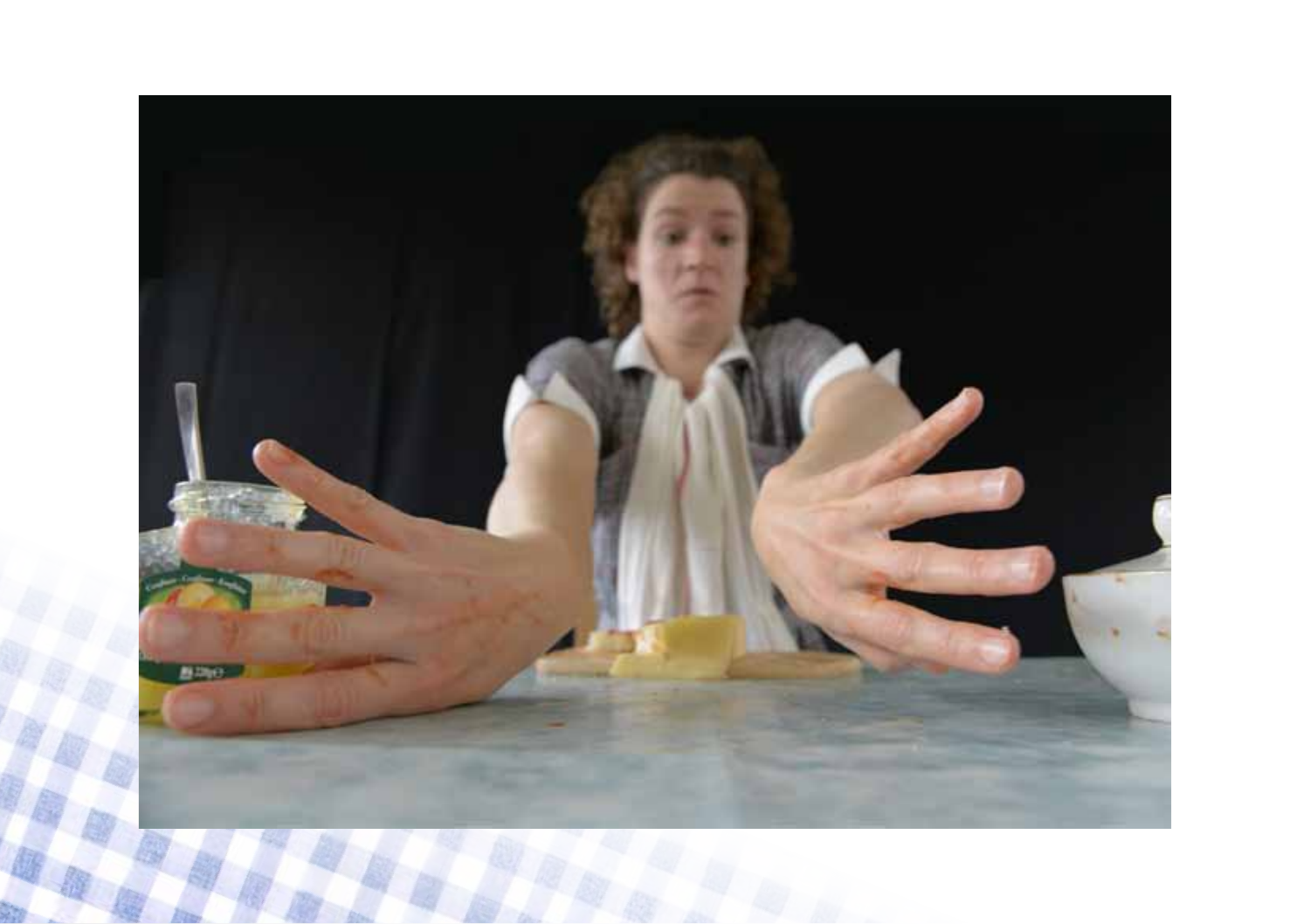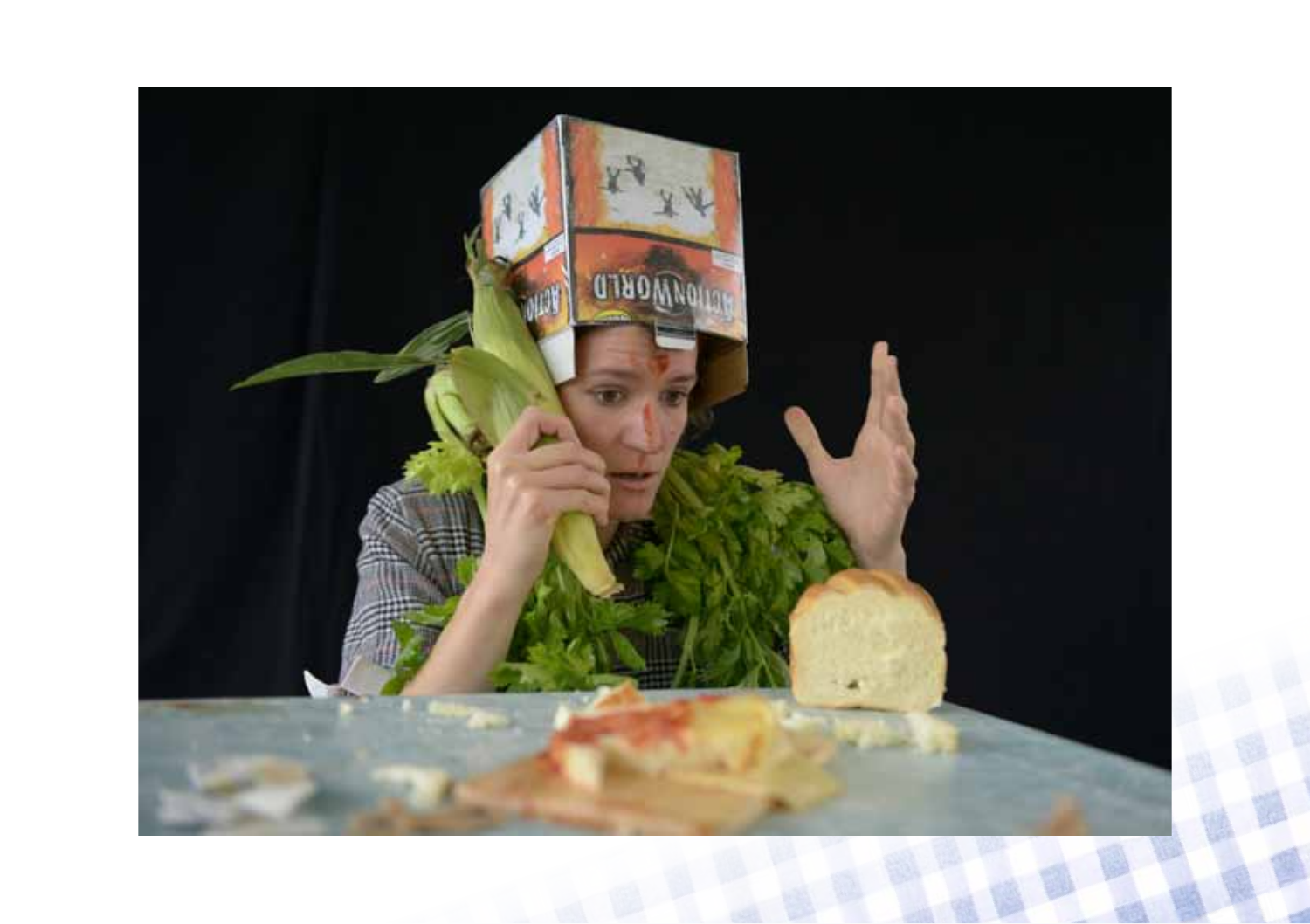

I have developed a "body-tool" of expression through movement, during a decade of practice of the arts of circus, and thanks to my degree at the LASSAAD International School of Theater. Scene, video, plastic arts are the various tools that support my work, with which I play depending on the message to share. I am a traveler, curious of the world and its big political movements. Concerned about social inequalities, I was brought to work in Brussels with teenager school dropouts, and later in Palestine, with youth confronted with the Israel-Palestine conflicts.

My wide-angle eye leads me to analysis and impressions, which inspired me to write "Breakfast".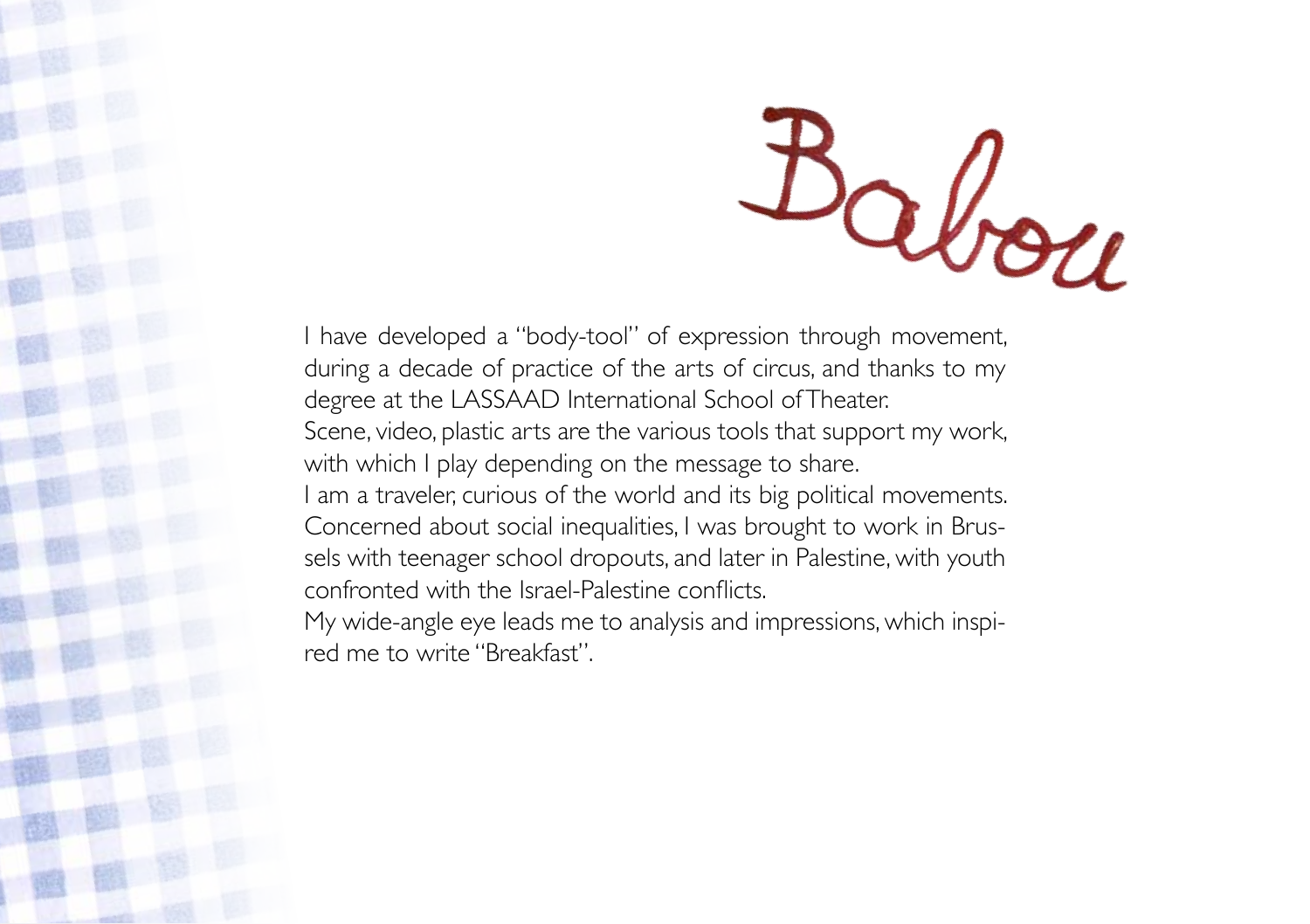Control actor, writer and stage director, Veronique Castanyer practices the comic one-woman

show since more than 20 years.

She studies dramatic arts in Brussels. Strongly challenged by the movement and its significance, she completes her training at the LASSAAD International School of Theater. She has trained in Qi Gong in Switzerland and Belgium. In order to deepen her theatrical approach on the present moment and the relation to the other, she also has trained on the Resseguier Method in Switzerland and Belgium.

She masters split personalities to the point of madness, and has specialized switching from one character to another – of all generations - with bewildering fluency.

Her one-woman shows have been met with indisputable success (Special prize of the Jury in the Festival d'humour de St Gervais, Becker d'Argent at the Festival de la Francophonie d'acteur d'Evry, Emerging Artist Award at the Café-Théâtre Festival of Cannes. Véronique Castanyer presents performances on a regular basis: Festival "Rue du Bocage"at Herve, co-presentation of the Festival Mondial du Cirque de Demain in Paris. She is a resident of the Espace Catastrophe in Brussels, where she produces among others the Festival "Pistes de Lancement" since 2002.

She also works for cinema and television.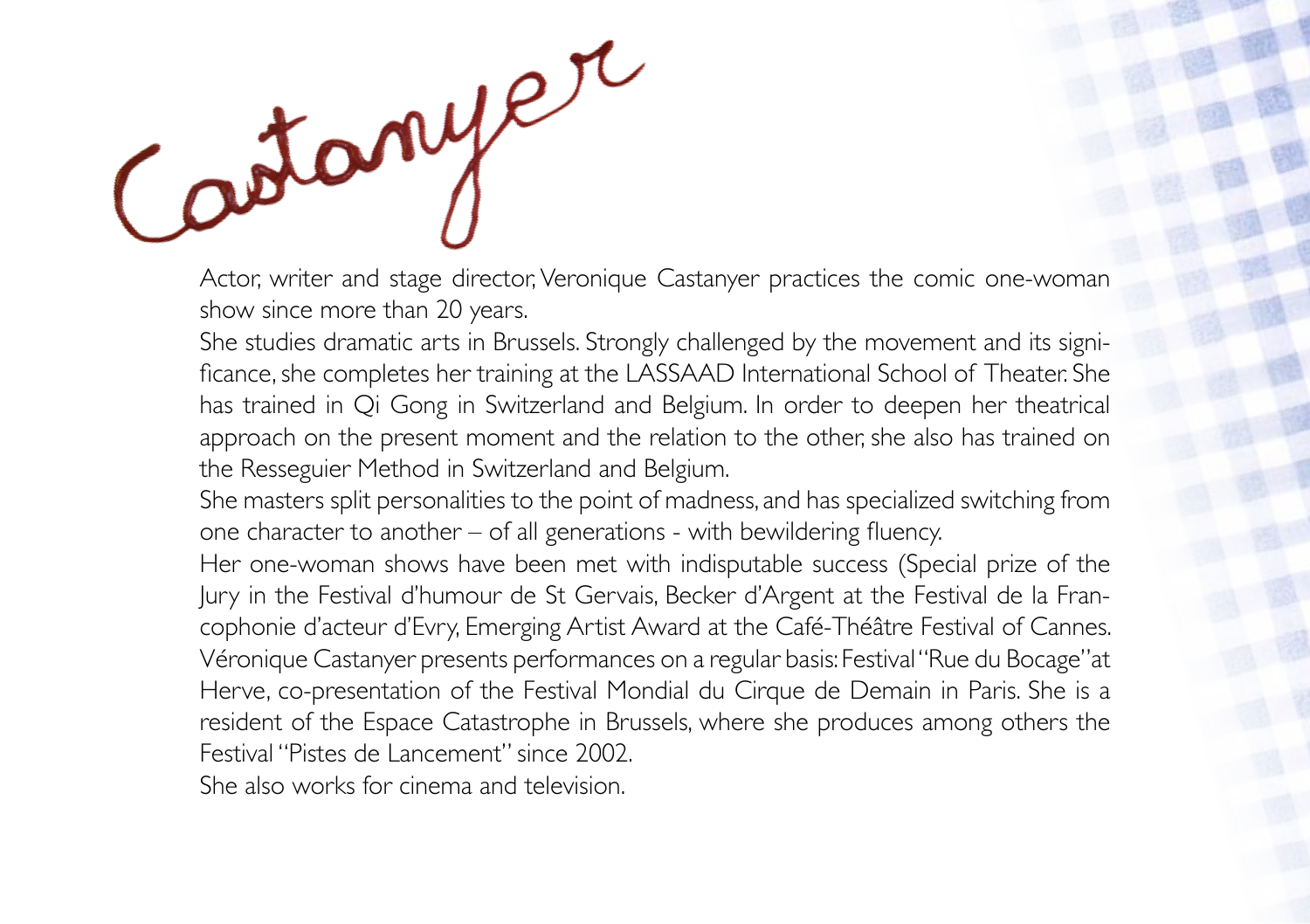Technical rider

Performance for the street Duration: 30 minutes Play Space:  $6 \times 6$  meters Capacity for Public: 120 people Number of people on tour: 2 (1 comedian, 1 technician) Technical needs: Access to a watering point and to a changing room Number of performances per day: 2 2 hours of interval between each performance



Written and interpreted by Babou Sanchez Direction by Veronique Castanyer Visuals by Paulette Pichond